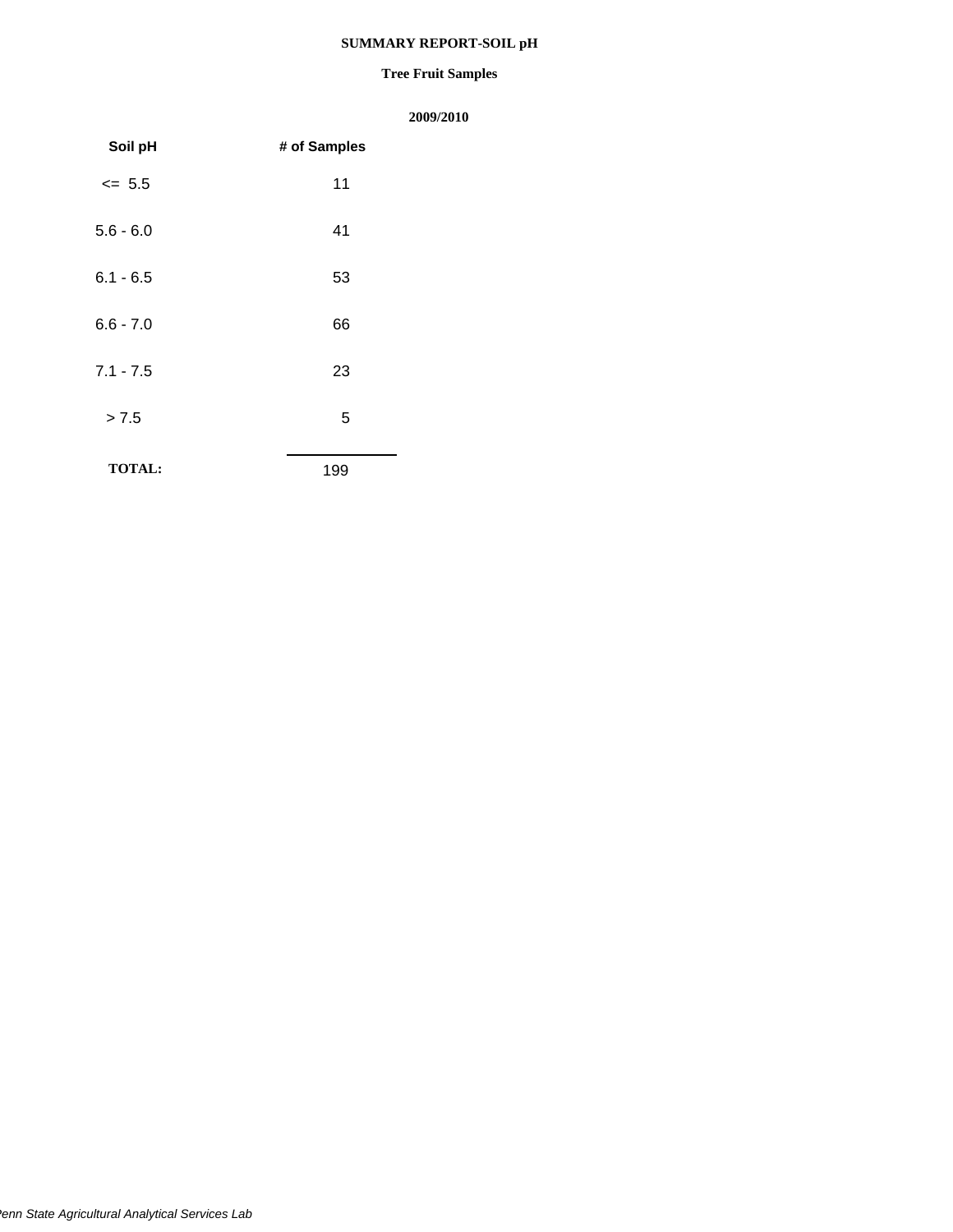## **Tree Fruit Samples**

### **2009/2010**

| County           | <b>Total Samples</b> | pH          | # of Samples              |
|------------------|----------------------|-------------|---------------------------|
|                  |                      |             |                           |
| ${\bf ADAMS}$    | 48                   |             |                           |
|                  |                      |             |                           |
|                  |                      |             |                           |
|                  |                      | $\le$ 5.5   | $\mathbf{1}$              |
|                  |                      | $5.6 - 6.0$ | 18                        |
|                  |                      | $6.1 - 6.5$ | 14                        |
|                  |                      | $6.6 - 7.0$ | 14                        |
|                  |                      | $7.1 - 7.5$ | $\mathbf 1$               |
| <b>ALLEGHENY</b> | $\mathbf 3$          |             |                           |
|                  |                      |             |                           |
|                  |                      |             |                           |
|                  |                      | $5.6 - 6.0$ | $\mathbf 1$               |
|                  |                      | $6.6 - 7.0$ | $\mathbf 1$               |
|                  |                      | $7.1 - 7.5$ | $\mathbf 1$               |
| <b>ARMSTRONG</b> | $\mathbf 1$          |             |                           |
|                  |                      |             |                           |
|                  |                      |             |                           |
|                  |                      | $7.1 - 7.5$ | $\mathbf 1$               |
| <b>BEDFORD</b>   |                      |             |                           |
|                  | ${\bf 5}$            |             |                           |
|                  |                      |             |                           |
|                  |                      |             |                           |
|                  |                      | $6.6 - 7.0$ | $\mathbf 1$               |
|                  |                      | $7.1 - 7.5$ | 3                         |
|                  |                      | > 7.5       | $\mathbf 1$               |
| <b>BERKS</b>     | 8                    |             |                           |
|                  |                      |             |                           |
|                  |                      |             |                           |
|                  |                      | $5.6 - 6.0$ | 4                         |
|                  |                      | $6.1 - 6.5$ | $\ensuremath{\mathsf{3}}$ |
|                  |                      | $6.6 - 7.0$ | $\mathbf 1$               |
| BLAIR            | $\mathbf 1$          |             |                           |
|                  |                      |             |                           |

6.6 - 7.0 1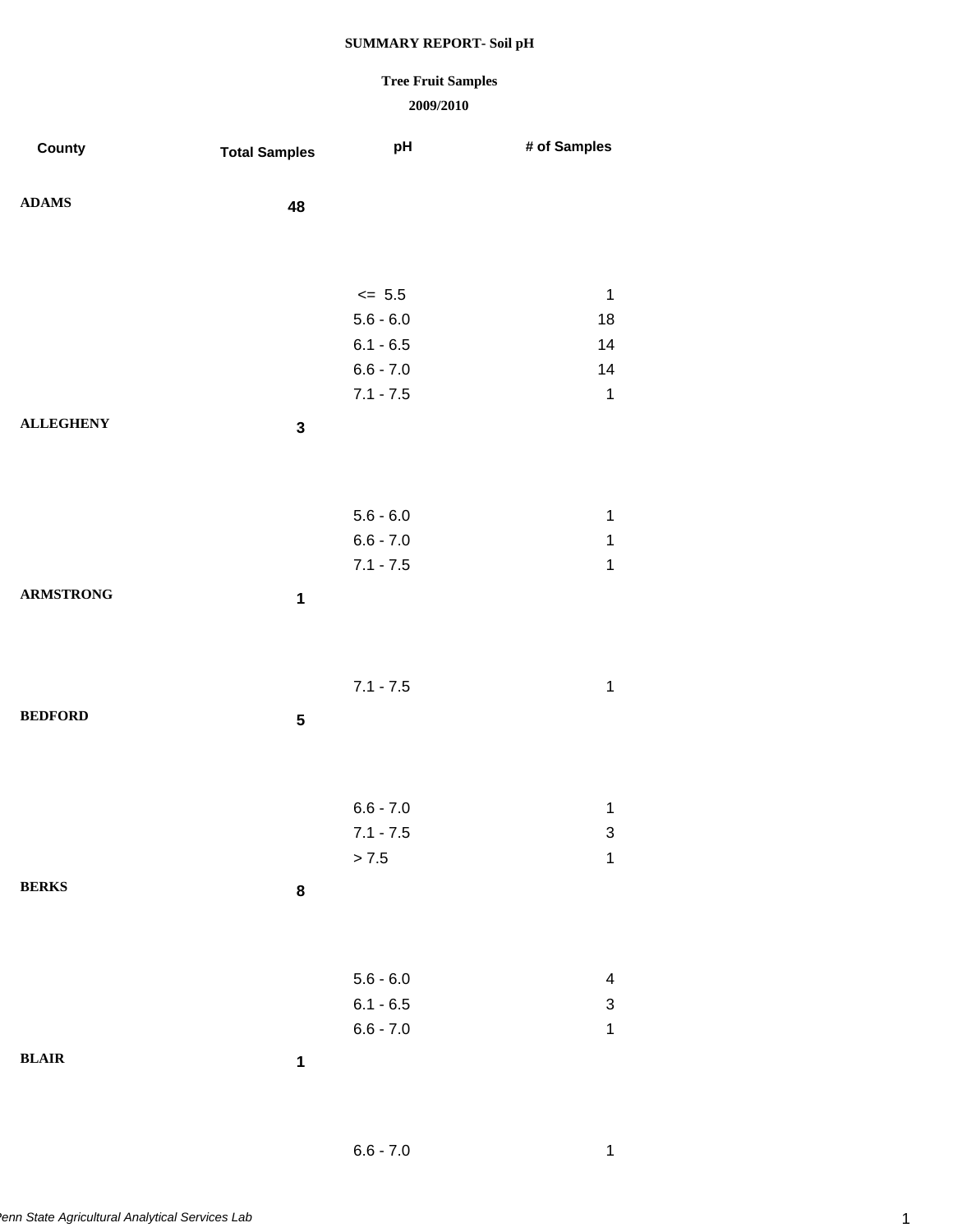# **Tree Fruit Samples**

| County          | <b>Total Samples</b>    | рH                         | # of Samples                  |
|-----------------|-------------------------|----------------------------|-------------------------------|
| <b>BUCKS</b>    | $\mathbf 3$             |                            |                               |
|                 |                         |                            |                               |
|                 |                         | $6.1 - 6.5$<br>$6.6 - 7.0$ | $\overline{c}$<br>$\mathbf 1$ |
| <b>BUTLER</b>   | $\mathbf 3$             |                            |                               |
|                 |                         |                            |                               |
| <b>CENTRE</b>   |                         | $6.6 - 7.0$                | $\ensuremath{\mathsf{3}}$     |
|                 | $\overline{\mathbf{7}}$ |                            |                               |
|                 |                         | $6.1 - 6.5$                | $\overline{c}$                |
|                 |                         | $6.6 - 7.0$                | $\mathfrak{S}$                |
|                 |                         | $7.1 - 7.5$                | $\overline{c}$                |
| <b>CHESTER</b>  | $\mathbf 3$             |                            |                               |
|                 |                         |                            |                               |
|                 |                         | $5.6 - 6.0$                | $\mathbf 1$<br>$\overline{c}$ |
| <b>CLINTON</b>  | $\mathbf 1$             | $6.1 - 6.5$                |                               |
|                 |                         |                            |                               |
|                 |                         | $6.6 - 7.0$                | 1                             |
| <b>COLUMBIA</b> | $\overline{\mathbf{4}}$ |                            |                               |
|                 |                         |                            |                               |
|                 |                         | $\leq$ 5.5                 | $\mathbf 1$                   |
|                 |                         | $5.6 - 6.0$<br>$6.1 - 6.5$ | $\overline{c}$<br>$\mathbf 1$ |
| <b>CRAWFORD</b> | $\mathbf 1$             |                            |                               |
|                 |                         |                            |                               |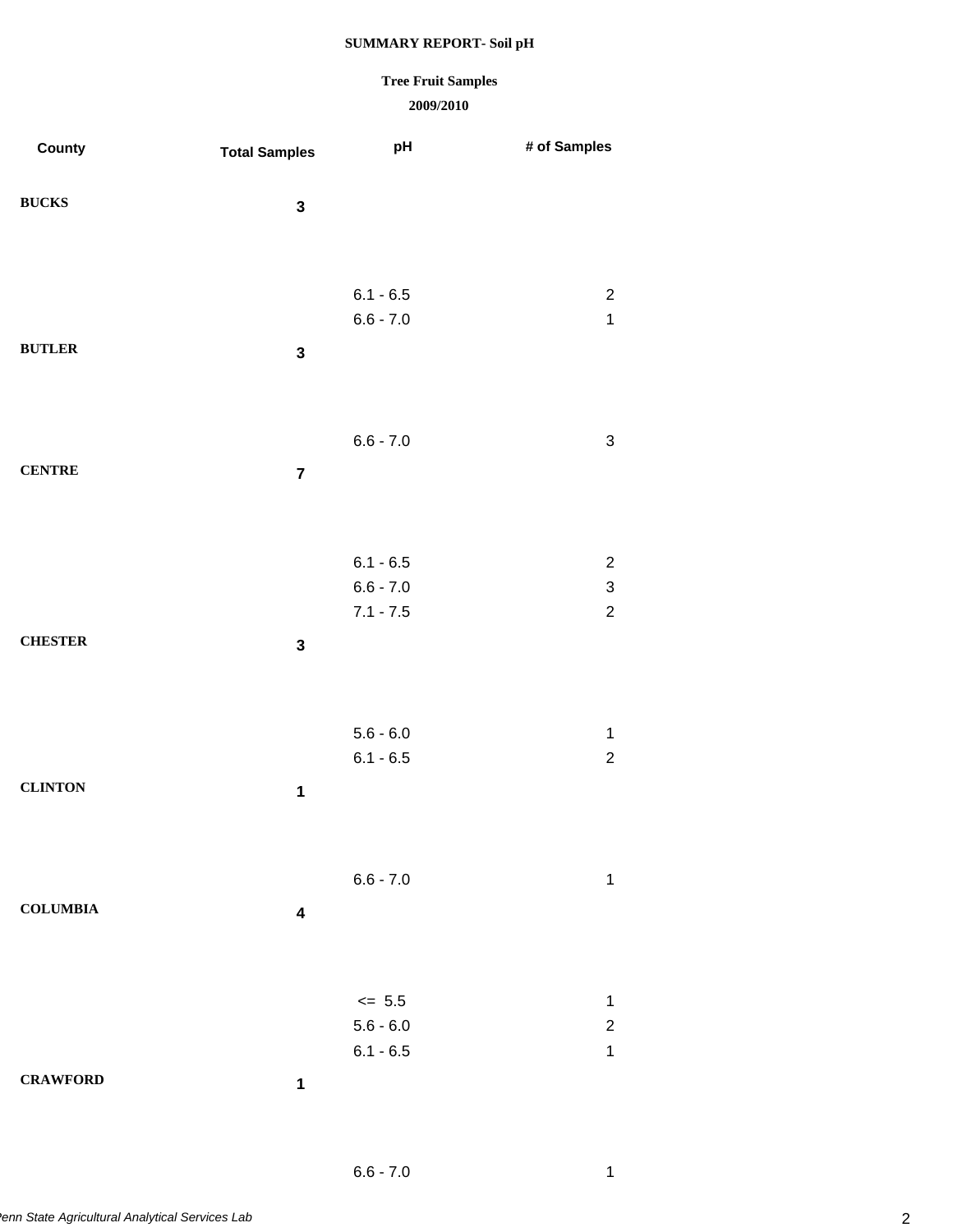## **Tree Fruit Samples**

| County            | <b>Total Samples</b> | рH                         | # of Samples                         |
|-------------------|----------------------|----------------------------|--------------------------------------|
| <b>CUMBERLAND</b> | $\mathbf 1$          |                            |                                      |
|                   |                      | $5.6 - 6.0$                | $\mathbf 1$                          |
| <b>DAUPHIN</b>    | 16                   |                            |                                      |
|                   |                      | $6.1 - 6.5$                | $\mathbf 5$                          |
|                   |                      | $6.6 - 7.0$<br>$7.1 - 7.5$ | $\bf 8$<br>$\ensuremath{\mathsf{3}}$ |
| ${\bf ELK}$       | $\mathbf 1$          |                            |                                      |
|                   |                      | $6.6 - 7.0$                | $\mathbf 1$                          |
| <b>ERIE</b>       | $\mathbf 1$          |                            |                                      |
|                   |                      | $7.1 - 7.5$                | $\mathbf 1$                          |
| <b>FOREST</b>     | $\boldsymbol{2}$     |                            |                                      |
|                   |                      | $6.1 - 6.5$                | $\mathbf 1$                          |
| <b>FRANKLIN</b>   | $\mathbf 1$          | $6.6 - 7.0$                | 1                                    |
|                   |                      |                            |                                      |
| <b>INDIANA</b>    | $\mathbf 1$          | $5.6 - 6.0$                | $\mathbf 1$                          |
|                   |                      |                            |                                      |
|                   |                      | > 7.5                      | 1                                    |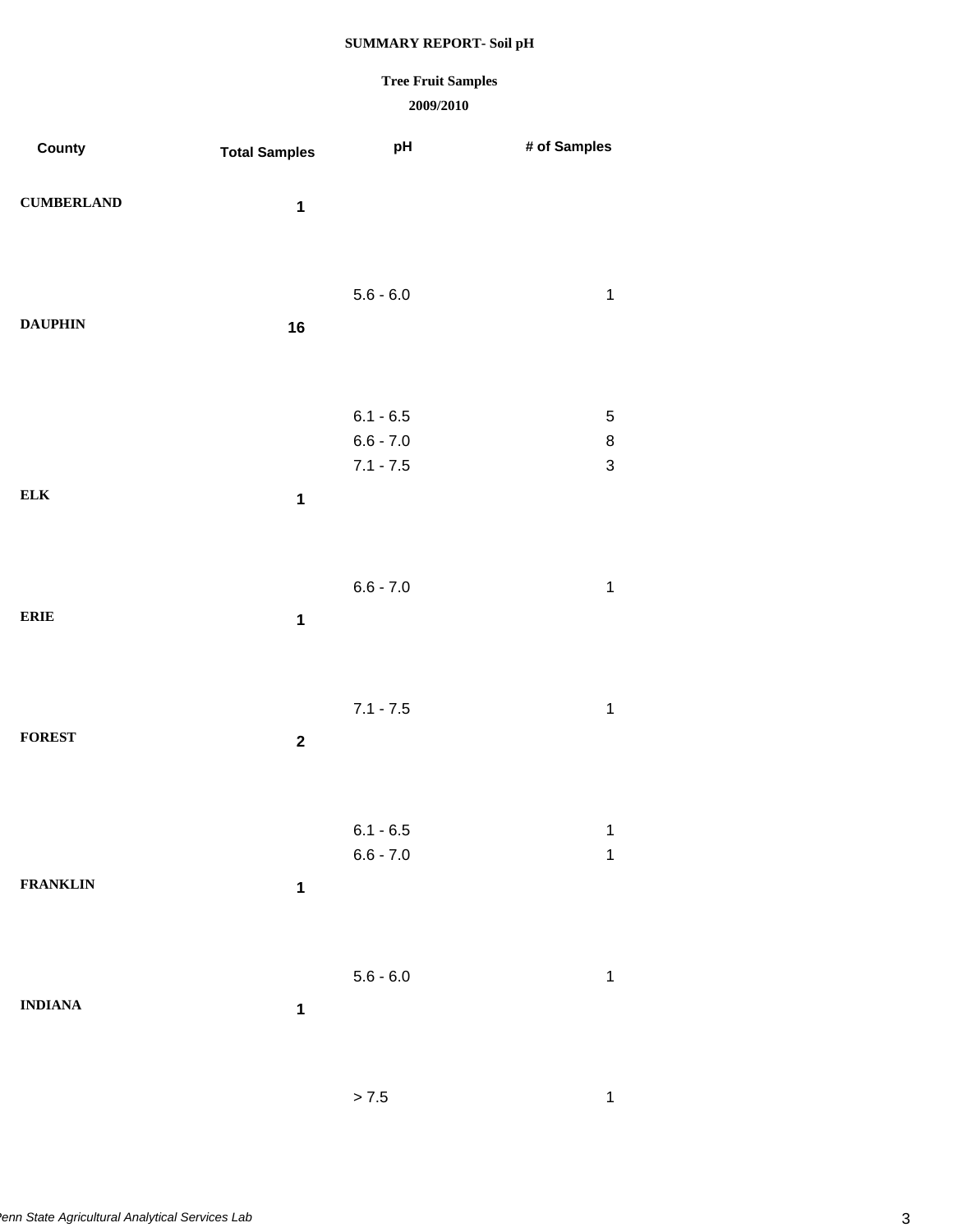# **Tree Fruit Samples**

| County            | <b>Total Samples</b> | pH                         | # of Samples                     |
|-------------------|----------------------|----------------------------|----------------------------------|
|                   |                      |                            |                                  |
| <b>JUNIATA</b>    | 11                   |                            |                                  |
|                   |                      |                            |                                  |
|                   |                      |                            |                                  |
|                   |                      | $6.1 - 6.5$                | $\boldsymbol{2}$                 |
|                   |                      | $6.6 - 7.0$                | $\boldsymbol{7}$                 |
|                   |                      | $7.1 - 7.5$                | $\mathbf{1}$                     |
|                   |                      | $> 7.5$                    | $\mathbf 1$                      |
| <b>LACKAWANNA</b> | $\mathbf 1$          |                            |                                  |
|                   |                      |                            |                                  |
|                   |                      |                            |                                  |
|                   |                      | $\leq$ 5.5                 | $\mathbf{1}$                     |
| <b>LANCASTER</b>  |                      |                            |                                  |
|                   | $\mathbf 2$          |                            |                                  |
|                   |                      |                            |                                  |
|                   |                      |                            |                                  |
|                   |                      | $6.1 - 6.5$                | $\mathbf{1}$                     |
|                   |                      | $6.6 - 7.0$                | $\mathbf{1}$                     |
| <b>LAWRENCE</b>   | $\mathbf 1$          |                            |                                  |
|                   |                      |                            |                                  |
|                   |                      |                            |                                  |
|                   |                      | $5.6 - 6.0$                | $\mathbf{1}$                     |
| <b>LEHIGH</b>     | 10                   |                            |                                  |
|                   |                      |                            |                                  |
|                   |                      |                            |                                  |
|                   |                      |                            |                                  |
|                   |                      | $5.6 - 6.0$                | $\mathbf{1}$                     |
|                   |                      | $6.1 - 6.5$<br>$6.6 - 7.0$ | $\mathbf{1}$<br>$\boldsymbol{7}$ |
|                   |                      | $7.1 - 7.5$                | $\mathbf{1}$                     |
| <b>LUZERNE</b>    |                      |                            |                                  |
|                   | 14                   |                            |                                  |
|                   |                      |                            |                                  |
|                   |                      |                            |                                  |
|                   |                      | $6.6 - 7.0$                | $\boldsymbol{9}$                 |
|                   |                      | $7.1 - 7.5$                | $\mathbf 5$                      |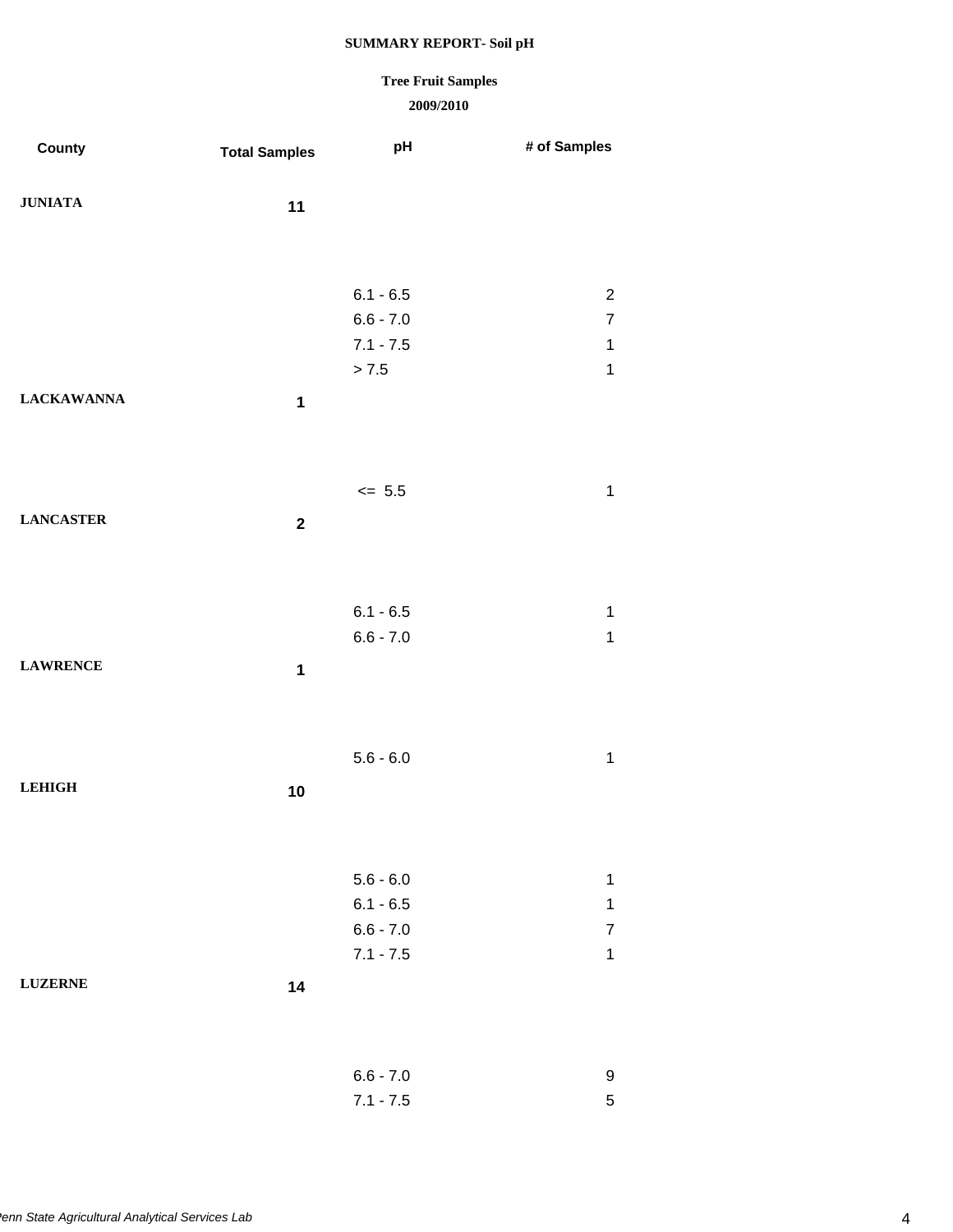# **Tree Fruit Samples**

### **2009/2010**

 $\leq$  5.5 2

| County                | <b>Total Samples</b>    | pH          | # of Samples   |
|-----------------------|-------------------------|-------------|----------------|
|                       |                         |             |                |
| <b>LYCOMING</b>       | $\overline{\mathbf{4}}$ |             |                |
|                       |                         |             |                |
|                       |                         |             |                |
|                       |                         | $\leq$ 5.5  | $\mathbf 1$    |
|                       |                         | $6.1 - 6.5$ | $\mathbf 1$    |
|                       |                         | $6.6 - 7.0$ | $\mathbf{1}$   |
|                       |                         | $7.1 - 7.5$ | $\mathbf 1$    |
| <b>MERCER</b>         | $\mathbf 3$             |             |                |
|                       |                         |             |                |
|                       |                         |             |                |
|                       |                         | $\leq$ 5.5  | $\sqrt{2}$     |
|                       |                         | $5.6 - 6.0$ | $\mathbf{1}$   |
| <b>MONTGOMERY</b>     | $\mathbf 1$             |             |                |
|                       |                         |             |                |
|                       |                         |             |                |
|                       |                         | $7.1 - 7.5$ | $\mathbf{1}$   |
| <b>MONTOUR</b>        | $\mathbf 1$             |             |                |
|                       |                         |             |                |
|                       |                         |             |                |
|                       |                         | $5.6 - 6.0$ | $\mathbf{1}$   |
| <b>NORTHAMPTON</b>    | $\mathbf 3$             |             |                |
|                       |                         |             |                |
|                       |                         |             |                |
|                       |                         | $6.6 - 7.0$ | $\overline{2}$ |
|                       |                         | $> 7.5$     | $\mathbf 1$    |
| <b>NORTHUMBERLAND</b> | 8                       |             |                |
|                       |                         |             |                |
|                       |                         |             |                |
|                       |                         | $5.6 - 6.0$ | $\sqrt{2}$     |
|                       |                         | $6.1 - 6.5$ | 6              |
| <b>PERRY</b>          | $\overline{\mathbf{4}}$ |             |                |
|                       |                         |             |                |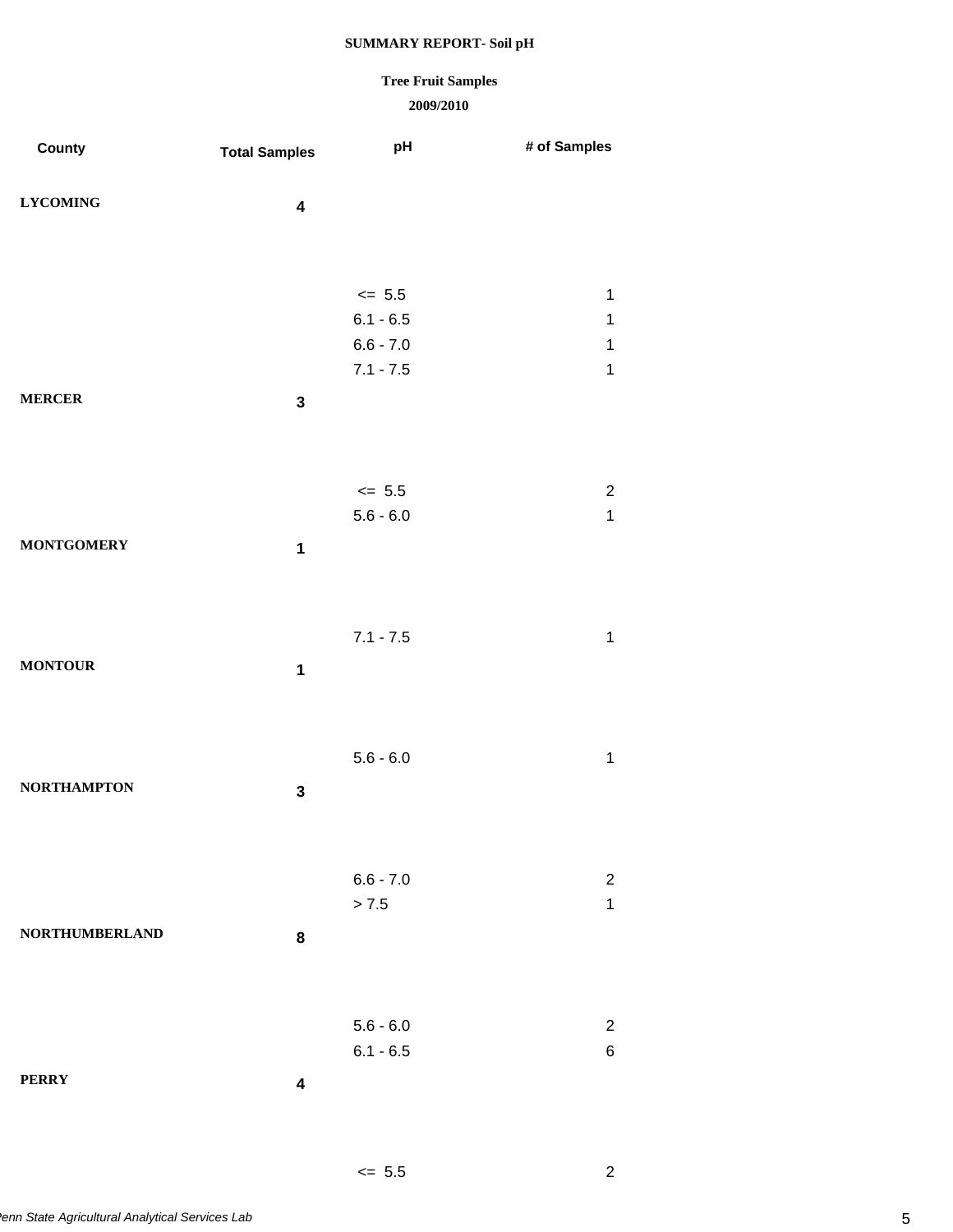### **2009/2010 Tree Fruit Samples**

| County             | <b>Total Samples</b>    | pH                         | # of Samples                |
|--------------------|-------------------------|----------------------------|-----------------------------|
| PHILADELPHIA       | $\mathbf 1$             | $5.6 - 6.0$<br>$7.1 - 7.5$ | $\mathbf{1}$<br>$\mathbf 1$ |
| <b>SCHUYLKILL</b>  | $\mathbf 1$             | $\leq$ 5.5                 | $\mathbf 1$                 |
| <b>SULLIVAN</b>    | $\mathbf 1$             | $\leq$ 5.5                 | $\mathbf 1$                 |
| <b>SUSQUEHANNA</b> | $\overline{\mathbf{4}}$ | $5.6 - 6.0$                | $\mathbf 1$                 |
| <b>UNION</b>       | $\mathbf 2$             | $5.6 - 6.0$<br>$6.1 - 6.5$ | 3<br>$\mathbf 1$            |
| <b>WARREN</b>      | $\mathbf 1$             | $6.1 - 6.5$<br>$6.6 - 7.0$ | $\mathbf 1$<br>$\mathbf 1$  |
| <b>WASHINGTON</b>  | 8                       | $6.1 - 6.5$                | $\mathbf{1}$                |
|                    |                         |                            |                             |

6.1 - 6.5 8